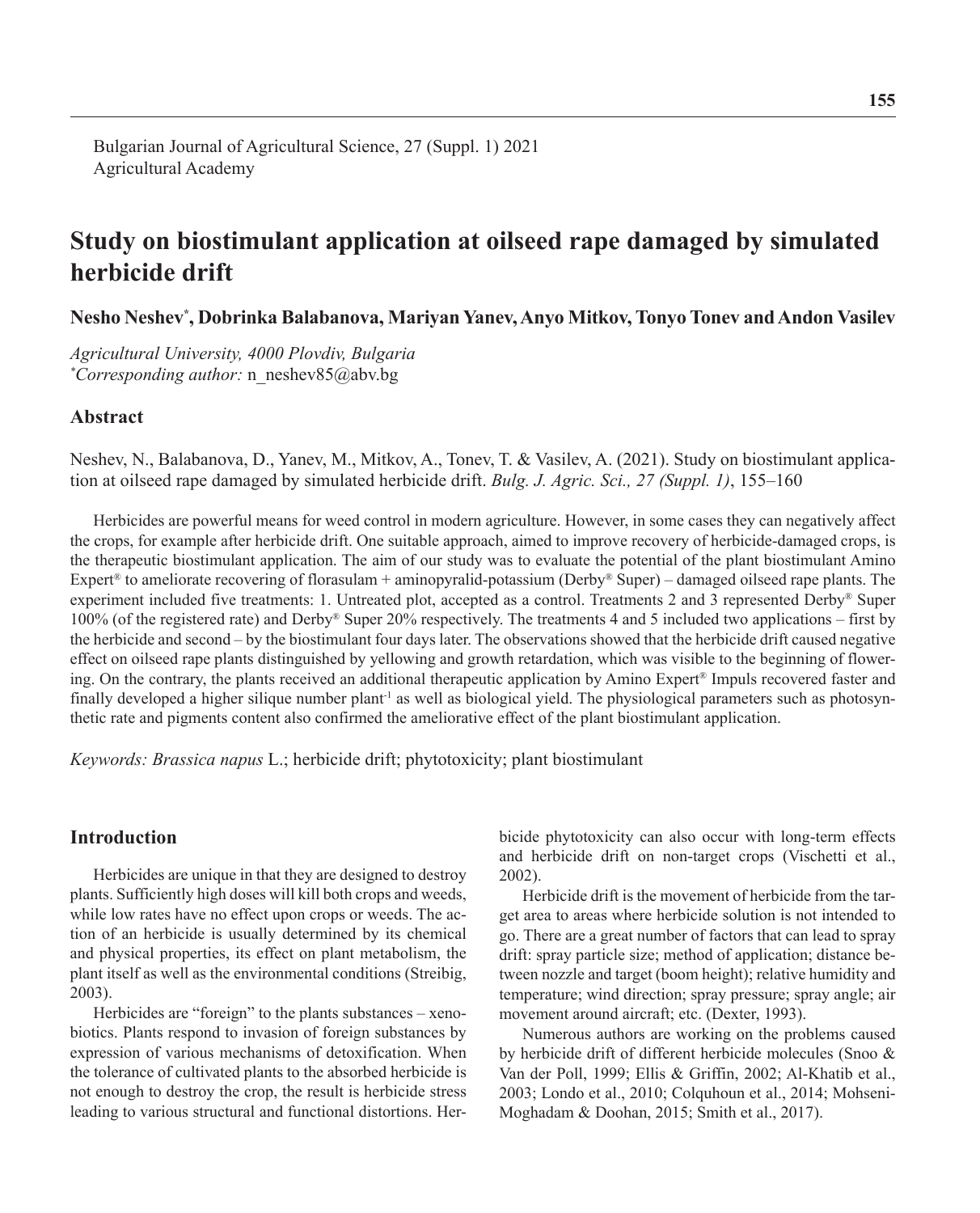The development of plants that are under stress conditions such as drought, nutrients shortage, insect-caused damages and other stress factors, including herbicides, could be improved by biostimulant application (Khan et al., 2011; Jablonkai, 2013; Calvo et al., 2014; Harizanova et al., 2014; Nardi et al., 2016; Harizanova & Koleva-Valkova, 2019; Harizanova, et al., 2019).

The available information for the effect of biostimulants on plants damaged by herbicide drift is very poor. Therefore the aim of the current study is to evaluate the medicative effect of biostimulant application on herbicide-damaged oilseed rape plants.

## **Materials and Methods**

The experiment was situated in the experimental field of the base for training and implementation of the Agricultural University of Plovdiv, Bulgaria. The trial was conducted by the randomized block design in 3 replications. The size of the experimental plot was 10 m². The study was conducted during three vegetation periods – 2017/2018, 2018/2019 and 2019/2020.

The oilseed rape (*Brassica napus* L.) hybrid was PT 228 CL (www.corteva.bg, 2020). The hybrid is bred to be grown by the Clearfield® technology.

The studied physiological parameters (in 2018) were:

• Photosynthetic Pigments Content

Photosynthetic pigments (chlorophyll *a*, chlorophyll *b*  and total carotenoids) were extracted in  $80\%$  (v/v) acetone, measured spectrophotometrically and calculated according to Lichtenthaler's formulae (1987).

Leaf Gas Exchange Analysis

Leaf gas exchange (net photosynthetic rate  $- A$  was measured on the fully developed leaves with an open photosynthetic system LCpro+ (Analytical Development Company Ltd., Hoddesdon, England).

The study included the following treatments:

- 1. Untreated control;
- 2. Derby<sup>®</sup> Super 100 % 33.0 g ha<sup>-1</sup>;
- 3. Derby<sup>®</sup> Super 20 % 6.6 g ha<sup>-1</sup>;
- 4. Derby<sup>®</sup> Super 100 % 33.0 g ha<sup>-1</sup> + Amino Expert<sup>®</sup> Impuls – 3.0 l ha-1;
- 5. Derby<sup>®</sup> Super 20 % 6.6 g ha<sup>-1</sup> + Amino Expert<sup>®</sup> Impuls –  $3.0$  l ha<sup>-1</sup>.

Treatments 2 and 3 represented Derby® Super 33,0 g ha<sup>-1</sup> (100% of the registered rate) and Derby<sup>®</sup> Super 6,6 g ha<sup>-1</sup> (20% of the registered rate) respectively. The herbicide drift simulation was performed in ВВСН 12-13 (rosette stage). Treatments 4 and 5 included two applications – first by the herbicide and second – by the mentioned biostimulant in a rate of 3.0 l ha-1 4 days later.

The herbicide product Derby® Super is registered for broadleaf weeds control in winter wheat at rates from 25 to 33 g ha<sup>-1</sup> (https://preparati.info).

The products with biostimulant mode of action used in the study was Amino Expert® Impuls (Amino acids – 5.00% (free amino acids – 4.43%); Macroelements:  $N - 2.53\%$ ;  $MgO - 0.50\%$ ; SO<sub>3</sub> – 4.02%; Phytohormones – 0.0003%; Organic substances and natural adhesives: 73.96%; Microelements: B – 0.52; Cu – 0.39%; Fe – 0.38%; Mn – 0.38%; Mo – 0.08%; Zn – 0.78%) (http://ecofol.com, 2018).

Visual phytotoxicity on the  $7<sup>th</sup>$  day after herbicide application was determined using the 9-score phytotoxicity scale of EWRS (European Weed Research Society):

- No effect;
- Very slight effects;
- Very slight effects; some stunting and yellowing just visible;
- Slight effects; stunting and yellowing, effects reversible;
- Substantial chlorosis and or stunting, most effects probably reversible;
- Strong chlorosis/stunting; thinning of stand;
- Increasing severity of damage;
- Increasing severity of damage;
- Increasing severity of damage;
- Total loss of plants and yield.
- The following parameters were studied:
- $-$  Silique number plant<sup>-1</sup>;
- Productivity of the plants (t ha<sup>-1</sup>);
- Absolute seed mass of 1000 seeds (g) and Hectoliter seed mass (kg) (Tonev et al., 2018).

For keeping the trial area free of weeds, Butisan® 400 SC (400 g/l metazachlor) in rate of 2.0 l ha<sup>-1</sup> after sowing before germination was applied. The existing and not controlled weeds were removed manually.

In the three years of the study predecessor of the oilseed rape was winter wheat. Planting density of the oilseed rape was  $330.000$  plants ha<sup>-1</sup>.

On the whole experimental field combined fertilization with  $250 \text{ kg}$  ha<sup>-1</sup> with N:P:K (15:15:15), followed by deep ploughing was done. Before sowing of the crop, disking on the depth of 15 cm and two harrowings on 8 cm of depth as well as spring dressing with 250 kg ha<sup>-1</sup>  $NH<sub>4</sub>NO<sub>3</sub>$  was also performed.

For statistical evaluation of the obtained data the Duncan's multiple range test was used by the software program SPSS 17.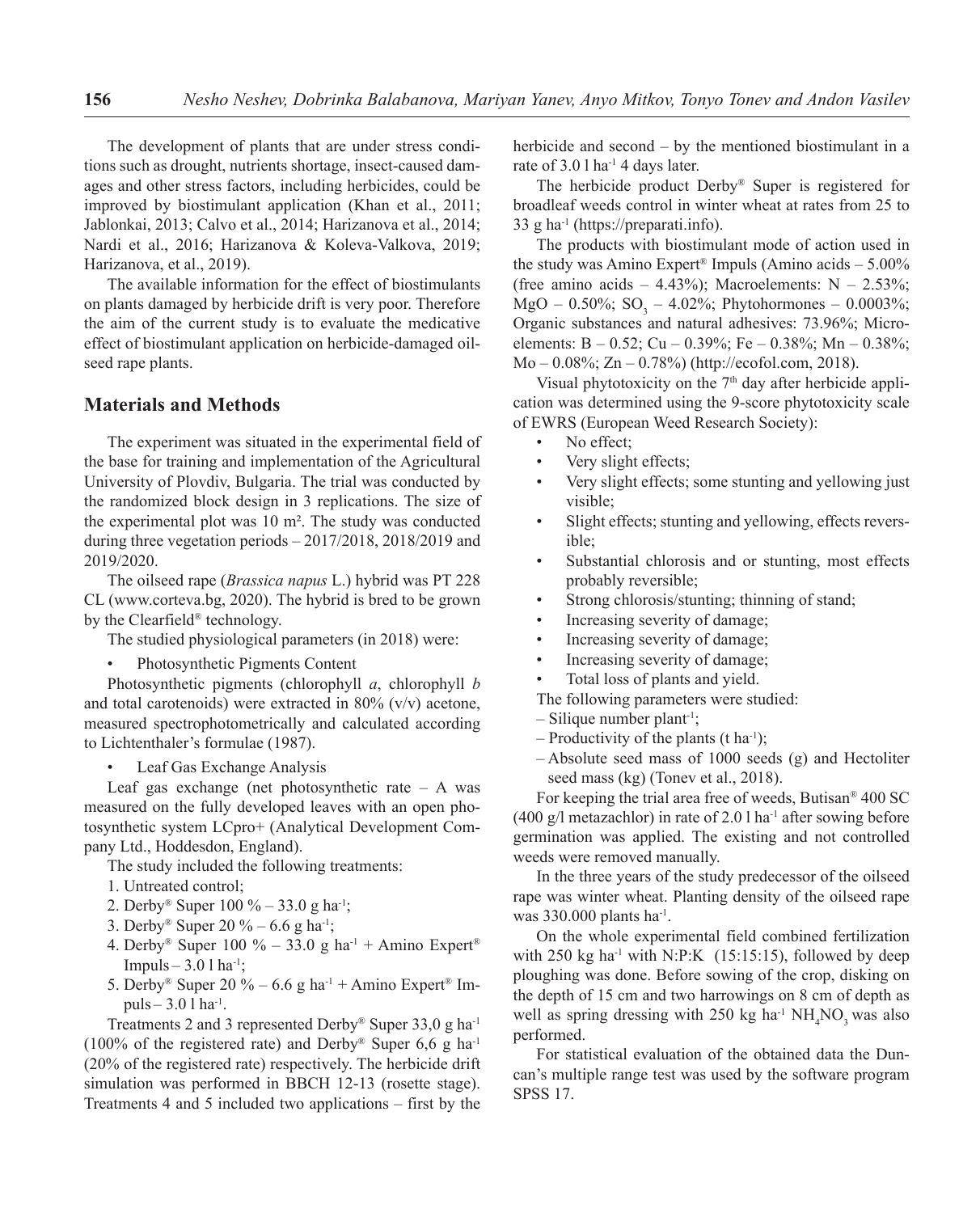## **Results and Discussion**

The visual evaluation of the phytotoxicity caused by the herbicide drift is presented of Figure 1. The evaluated phytotoxicity is higher in the first year of the study. This is probably due the meteorological conditions in this period of the study. According to Tonev et al. (2007), the agro-ecological conditions at the time of herbicide application as well as in the first several days after are influencing the retention and the absorption of the foliar herbicides.

The visual phytotoxicity symptoms caused by the herbicide were the highest for the treatment that received the registered rate of Derby Super (treatment 2) in the three years of the study. For this treatment the phytotoxicity score was 3 (in 2018) and 2 (in 2019 and 2020). The observed damage symptoms were yellowing of the fully developed leaves and anthocyanin discoloration of the young leaves. Also, stunning and growth retardation was observed for this treatment.

For treatment 3 (Derby Super –  $6.6$  g ha<sup>-1</sup>) the phytotoxicity was lower – score 2 (in 2018) and 1 (in 2019 and 2020). For the treatments with applied biostimulant, the phytotoxicity score was determined as 1 (very slight effects). The visual damage symptoms disappeared in time.

For better plant performance evaluation we measured the mean physiological parameters of the plants such as content of photosynthetic pigments and leaf gas exchange of the oil-



**Fig. 1. Visual phytotoxicity by EWRS (scores)**

| Table 1. Physiological parameters of oil seed rape plants (2018) |  |  |  |  |  |  |  |  |  |  |  |  |  |
|------------------------------------------------------------------|--|--|--|--|--|--|--|--|--|--|--|--|--|
|------------------------------------------------------------------|--|--|--|--|--|--|--|--|--|--|--|--|--|

seed rape plants during the vegetation (Table 1). The dose of Derby Super 100% is inhibiting the synthesis of photosynthetic pigments which leads to significant retardation (23%) of photosynthetic rate.

The 20% of the herbicide dose is leading to slight decrease of the pigments content, but in much lower extend, where the gas exchange of the treated plants (10,19 ab) was not significantly inhibited compared to the untreated control plants (11,09 a).

The additional application of plant biostimulant has an improving effect received 20% Derby Super, where the physiological parameters do not differ statistically from that in control plants on herbicide treated oilseed rape plants. This ameliorative effect is more pronounced on the plants. Our results correspond with to those reported by Balabanova et al. (2016), where have been found similar ameliorative effect of plant biostimulant containing amino acids on sunflower photosynthetic apparatus after herbicide inhibition.

The number of siliques plant<sup> $1$ </sup> is decisive for the seed yield (Diepenbrock, 2000). The results regarding the silique number per plant is presented on Table 2.

The highest silique number per plant for the untreated control and variant 5 (Derby Super –  $6.6$  g ha<sup>-1</sup> + Amino Expert Impuls –  $3.0$  l ha<sup>-1</sup>) was recorded. The silique number of these two treatments was 219.73 and 203.13 average for the period respectively. The results showed the medicative effect of the biostimulant application which is more pronounced at the rate of Derby Super  $-6.6$  g. and lower for the 100% rate of the studied herbicide product.

The absolute seed mass is a very important quality indicator. The results from our study are presented in Table 3. According to Georgiev et al. (2014) this indicator is crucial for the formation of the yields. The highest absolute seed mass for the untreated control and for treatment 5 (Derby Super + Amino Expert Impuls) was recorded – 4.37 and 4.32 g average for the period respectively.

At treatment 4 the absolute seed mass is 4.17 g. The lowest results are found to be for the treatments without medicative application of biostimulant. The obtained data showed that this quality indicator could be improved with biostimulant application in case of herbicide drift of Derby Super on the field.

| Treatments                                  | Ch a, $mg/g$ FW | Ch b, mg/g FW | Carotenoids, $mg/g$ | Net photosynthetic                               |
|---------------------------------------------|-----------------|---------------|---------------------|--------------------------------------------------|
|                                             |                 |               | <b>FW</b>           | rate, mmol $COs$ m <sup>-2</sup> s <sup>-1</sup> |
| 1. Untreated control                        | 1.572a          | 0.145a        | 0.135a              | 11.09a                                           |
| 2. Derby Super 100%                         | 1.288 c         | 0.074c        | 0.051c              | 8.53 <sub>b</sub>                                |
| 3. Derby Super 20%                          | 1.415 b         | $0.130$ ab    | 0.122a              | $10.19$ ab                                       |
| 4. Derby Super 100% + Amino Expert Impuls   | 1.459 ab        | 0.110 b       | 0.095 b             | $9.63$ ab                                        |
| 5. Derby Super $20\%$ + Amino Expert Impuls | 1.475 ab        | $0.131$ ab    | $0.112$ ab          | 10.92a                                           |

Values with different letters are with proved differences according to Duncan's Multiple Range test (p < 0.05)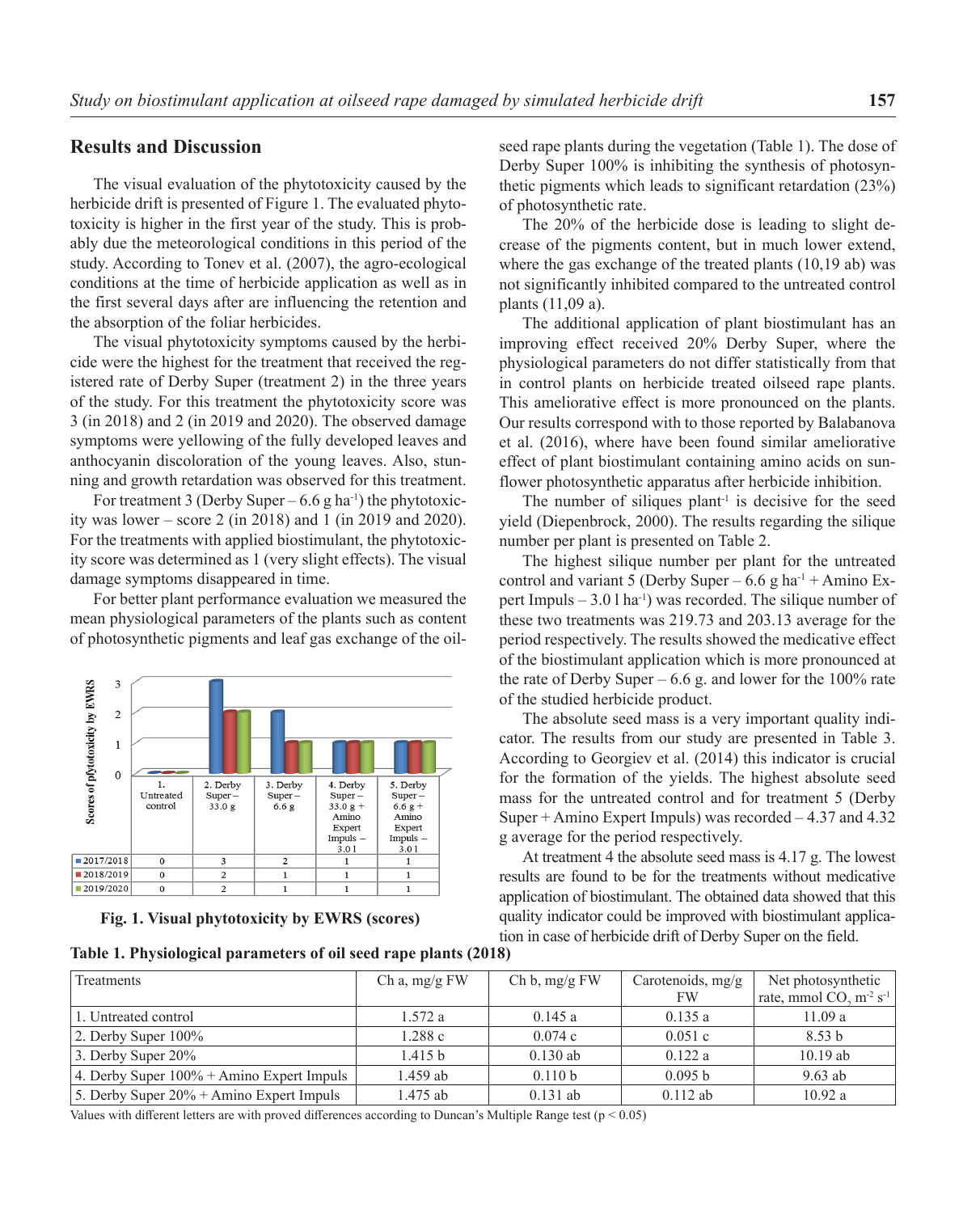| Treatments                                   | 2018     | 2019     | 2020                | Average     |
|----------------------------------------------|----------|----------|---------------------|-------------|
| 1. Untreated control                         | 190.50a  | 229.90a  | 238.80 a            | 219.73 a    |
| $\vert$ 2. Derby Super 100%                  | 143.10c  | 164.40 d | 186.30c             | 164.60 d    |
| 3. Derby Super $20\%$                        | 170.60 b | 190.20c  | 203.60 b            | 188.13 ab   |
| 4. Derby Super $100\%$ + Amino Expert Impuls | 157.00 b | 187.40c  | 193.27 <sub>b</sub> | 179.22c     |
| 5. Derby Super $20\%$ + Amino Expert Impuls  | 184.80a  | 206.00 b | 218.60a             | $203.13$ ab |

#### **Table 2. Silique number plant-1**

Values with different letters are with proved differences according to Duncan's Multiple Range test ( $p < 0.05$ )

#### **Table 3. Absolute seed mass of 1000 seeds, g**

| Treatments                                   | 2018              | 2019              | 2020      | Average   |
|----------------------------------------------|-------------------|-------------------|-----------|-----------|
| 1. Untreated control                         | 4.16a             | 4.34a             | 4.61a     | 4.37a     |
| $\vert$ 2. Derby Super $100\%$               | 3.32c             | 3.55 b            | 3.81c     | 3.56c     |
| 3. Derby Super $20\%$                        | 3.81 <sub>b</sub> | 3.68 <sub>b</sub> | $4.06$ bc | $3.85$ bc |
| 4. Derby Super $100\%$ + Amino Expert Impuls | 3.90 <sub>b</sub> | 4.22a             | 4.39a     | 4.17ab    |
| 5. Derby Super $20\%$ + Amino Expert Impuls  | 4.15a             | 4.29a             | 4.51a     | 4.32a     |

Values with different letters are with proved differences according to Duncan's Multiple Range test (p < 0.05)

In a study conducted by Vujaković et al. (2014) the hectoliter seed mass of oilseed rape depended on genotype, planting density and the year. In our study the results during the different experimental seasons were also different. The highest hectoliter mass of the oilseed rape seeds was recorded for variants 1 and 4 and  $5 - 66.85$ , 66.15 and 66.32 kg respectively (Table 4). As well as for the indicator absolute seed mass, for this parameter, a tendency of improving after the medicative application of biostimulant independently the rate of Derby Super was recorded.

The damage caused by the herbicide drift can lead to severe yield losses (Schroeder et al., 1983; Dexter, 1993; Roider et al., 2008; Constantin et al., 2016). Some studies support the statement that the application of biostimulants can improve plant biomass, yield and resistance to multiple types of stress

(Calvo et al., 2014; Constantin et al., 2016; Nardi et al., 2016; Panfili et al., 2019). The obtained data from our research corresponds with the findings of the authors cited above (Table 5). The highest oilseed rape seed yield for the untreated control was recorded  $-3.35$  t ha<sup>-1</sup> average for the period. The results found for treatment 5 where Derby Super –  $6.6$  g ha<sup>-1</sup> + Amino Expert Impuls – 3.0 l ha<sup>-1</sup> was applied were 3.05 t ha<sup>-1</sup>. The obtained results are not significantly different whit those of the untreated control according to Duncan's Multiple Range test ( $p < 0.05$ ).

The medicaive application of Amino Expert Impuls for the treatment with Derby Super in its registered rate (variant 4) could not improve the yield performance of the oilseed rape and had approximately 50% lower yield according to the untreated control and variant 5. The lowest seed yields for variant 2 were fond  $-1.45$  t ha<sup>-1</sup>.

#### **Table 4. Hectoliter seed mass, kg**

| Treatments                                   | 2018    | 2019               | 2020               | Average |
|----------------------------------------------|---------|--------------------|--------------------|---------|
| 1. Untreated control                         | 66.32a  | 67.28a             | 66.96 a            | 66.85a  |
| $\vert$ 2. Derby Super 100%                  | 62.82 d | 63.42c             | 62.54c             | 62.93c  |
| 3. Derby Super $20\%$                        | 64.66 c | 65.08 <sub>b</sub> | 65.27 <sub>b</sub> | 65.00 b |
| 4. Derby Super $100\%$ + Amino Expert Impuls | 65.98 b | 66.08a             | 66.40a             | 66.15a  |
| 5. Derby Super $20\%$ + Amino Expert Impuls  | 66.60a  | 66.99a             | 65.38 b            | 66.32a  |

Values with different letters are with proved differences according to Duncan's Multiple Range test (p < 0.05)

#### **Table 5. Oilseed rape seed yields, t ha-1**

| Treatments                                   | 2018              | 2019               | 2020              | Average           |
|----------------------------------------------|-------------------|--------------------|-------------------|-------------------|
| 1. Untreated control                         | 3.42a             | 3.61a              | 3.02a             | 3.35a             |
| $\vert$ 2. Derby Super 100%                  | 1.23d             | 1.68 c             | 1.46c             | 1.45c             |
| 3. Derby Super $20\%$                        | 1.96c             | 2.59 <sub>b</sub>  | 2.67 <sub>b</sub> | 2.41 <sub>b</sub> |
| 4. Derby Super $100\%$ + Amino Expert Impuls | 1.25d             | 2.09 <sub>bc</sub> | 1.81c             | 1.72c             |
| 5. Derby Super $20\%$ + Amino Expert Impuls  | 2.95 <sub>b</sub> | 3.14h              | 3.07a             | 3.05a             |

Values with different letters are with proved differences according to Duncan's Multiple Range test ( $p < 0.05$ )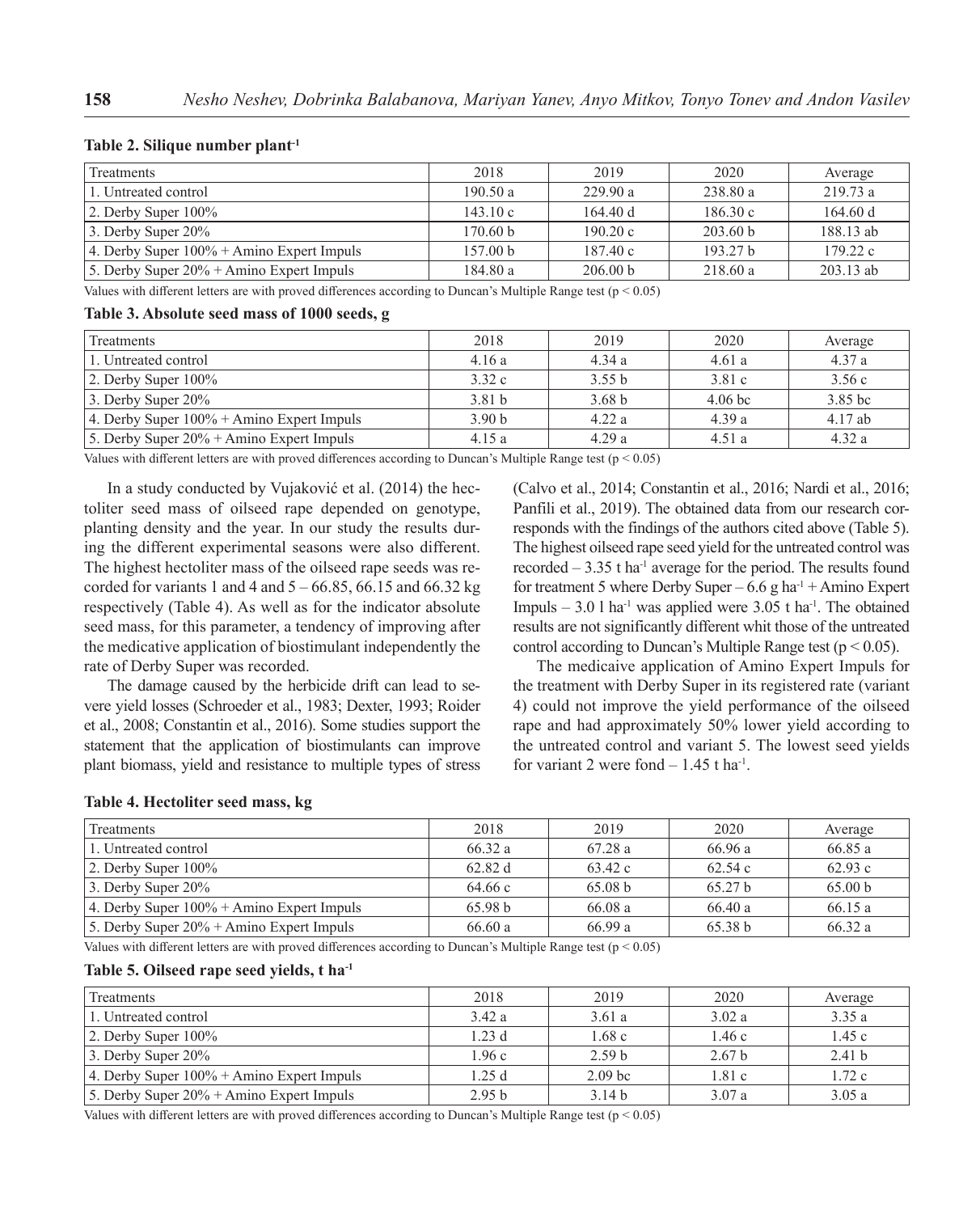# **Conclusions**

The herbicide drift caused phytotoxic effect on oilseed rape which was stronger for the high and registered rate of the studied herbicide product (Derby Super).

The plants received additional therapeutic application by biostimulant recovered faster and formed higher silique number per plant as well as biological yield.

The increased rates of the studied physiological parameters confirmed the ameliorative effect of the plant biostimulant application.

#### *Acknowledgements*

This research work is part of project 08-17 which was carried out with the support of The Centre of Research, Technology Transfer and Protection of Intellectual Property Rights at the Agricultural University of Plovdiv, Bulgaria.

## **References**

- **Al-Khatib, K., Claassen, M., Stahlman, P., Geier, P., Regehr, D., Duncan, S. & Heer, W.** (2017). Grain Sorghum Response to Simulated Drift from Glufosinate, Glyphosate, Imazethapyr, and Sethoxydim. *Weed Technology, 17(2),* 261- 265.
- **Balabanova, D., Paunov, M., Goltsev, V., Cuypers, A., Vangronsveld, J. & Vassilev, A.** (2016). Photosynthetic performance of the imidazolinone resistant sunflower exposed to single and combined treatment by the herbicide imazamox and an amino acid extract. *Front Plant Sci*., *7,* 1559.
- **Calvo, P., Nelson, L. & Kloepper, J.** (2014). Agricultural uses of plant biostimulants*. Plant Soil, 383(1),* 3-41. https://doi.org/10.1007/s11104-014-2131-8
- **Colquhoun, B., Heider, D. & Rittmeyer, R.** (2014). Relationship between Visual Injury from Synthetic Auxin and Glyphosate Herbicides and Snap Bean and Potato Yield. *Weed Technology*, *28(4),* 671-678.
- **Constantin, J., Silvério de Oliveira, R., Gheno, E., Biffe, D., Braz, G., Weber, F. & Takano, H.,** (2016). Prevention of yield losses caused by glyphosate in soybeans with biostimulant. *African Journal of Agricultural Research*, *11(18),* 1601-1607.
- **Deligios, P., Carboni, G., Farci, R., Solinas, S. & Ledda, L.** (2018). Low-Input Herbicide Management: Effects on Rapeseed Production and Profitability. *Sustainability*, 10. 2258. DOI:10.3390/su10072258
- **Dexter, A.** (1993). Herbicide spray drift. *North Dakota State University Extension Service, NDSU, Fargo, ND 58105*, 1-11.
- **Diepenbrock, W.** (2000). Yield analysis of winter oilseed rape (*Brassica napus* L.): a review. *Field Crops Research, 67,* 35- 49.
- **Ellis, M. & Griffin, J.** (2002). Soybean (*Glycine max*) and cot-

ton (*Gossypium hirsutum*) response to simulated drift of glyphosate and glufosinate. *Weed Technology*, *16,* 580–586.

- **Georgiev, G., Encheva, V., Nenova, N., Peevska, P., Encheva, Ү., Valkova, D., Georgiev, G. & Penchev, E.** (2014). Characterization of the yield components of sunflower lines under the conditions of North-East Bulgaria. *Scientific Works*, *3(1),* 121-131.
- **Harizanova, A. & Koleva-Valkova, L.** (2019). Effect of silicon on photosynthetic rate and the chlorophyll fluorescence parameters at hydroponically grown cucumber plants under salinity stress. *Journal of Central European Agriculture*, *20(3),* 953-960. https://doi: /10.5513/JCEA01/20.3.2312
- **Harizanova, A., Koleva-Valkova, L., Stoeva, A. & Sevov, A.,**  (2019). Effect of Silicon on the activity of antioxidant enzymes and the photosynthetic rate of cucumber under mite infestation. *Scientific Papers. Series A. Agronomy, LXII(1),* 519-528.
- **Harizanova, A., Zlatev Z. & Koleva, L.** (2014). Effect of silicon on activity of antioxidant enzymes and photosynthesis in leaves of cucumber plants (*Cucumis sativus* L.). *Turkish Journal of Agriculture and Natural Sciences*, *2,* 1812-1817. https://www.corteva.bg/content/dam/dpagco/corteva/eu/bg/ bg/products/files/Catalogue\_OSR\_2020\_Bulgaria.pdf http://ecofol.com/wp-content/uploads/2018/02/AE-IM-PULS-BG-Listovka.pdf
	- https://preparati.info/preparat/DERBI-SUPER/132
- **Jablonkai, I.** (2013). Herbicide safeners: Effective tools to improve herbicide selectivity. In: *Agricultural and Biological Sciences: "Herbicides – Current Research and Case Studies in Use".* http://dx.doi.org/10.5772/55168
- **Khan, W., Hiltz, D., Critchley, A. & Prithiviraj, B.** (2011). Bioassay to detect Ascophyllum nodosum extractinduced cytokinin-like activity in Arabidopsis thaliana. *Journal of Applied Phycology*, *23,* 409–414.
- **Lichtenthaler, H.** (1987). Chlorophylls and carotenoids: pigments of photosynthetic biomembrans. *Methods Enzymology*, *148,* 350–382 .doi: 10.1016/0076-6879(87)48036-1
- **Londo, J., Bautista, N., Sagers, C., Henry Lee, E. & Watrud, L.** (2010). Glyphosate drift promotes changes in fitness and transgene gene flow in canola (*Brassica napus*) and hybrids. *Annals of Botany*, *106*, 957–965.
- **Mohseni-Moghadam, M. & Doohan, D.** (2015). Response of bell pepper and broccoli to simulated drift rates of 2.4-D and dicamba. *Weed Technology, 29,* 226–232.
- **Nardi, S., Pizzeghello, D., Schiavon, M. & Ertani, A.** (2016). Plant biostimulants: physiological responses induced by protein hydrolyzed-based products and humic substances in plant metabolism. *Sci. Agricola, 73(1),* 18-23. https://doi. org/10.1590/0103-9016-2015-0006.
- **Panfili, I., Bartucca, M., Marrollo, G., Povero, G. & Del Buono, D.** (2019). Application of a plant piostimulant to improve maize (*Zea mays*) tolerance to metolachlor. *J. Agric. Food Chem., 67,* 12164−12171.
- **Roider, C., Griffin, J., Harrison, S. & Jones, C.** (2008). Carrier volume affects wheat response to simulated glyphosate drift. *Weed Technology, 22,* 453–458.
- **Schroeder, G., Cole, D. & Dexter, A.** (1983). Sugarbeet response